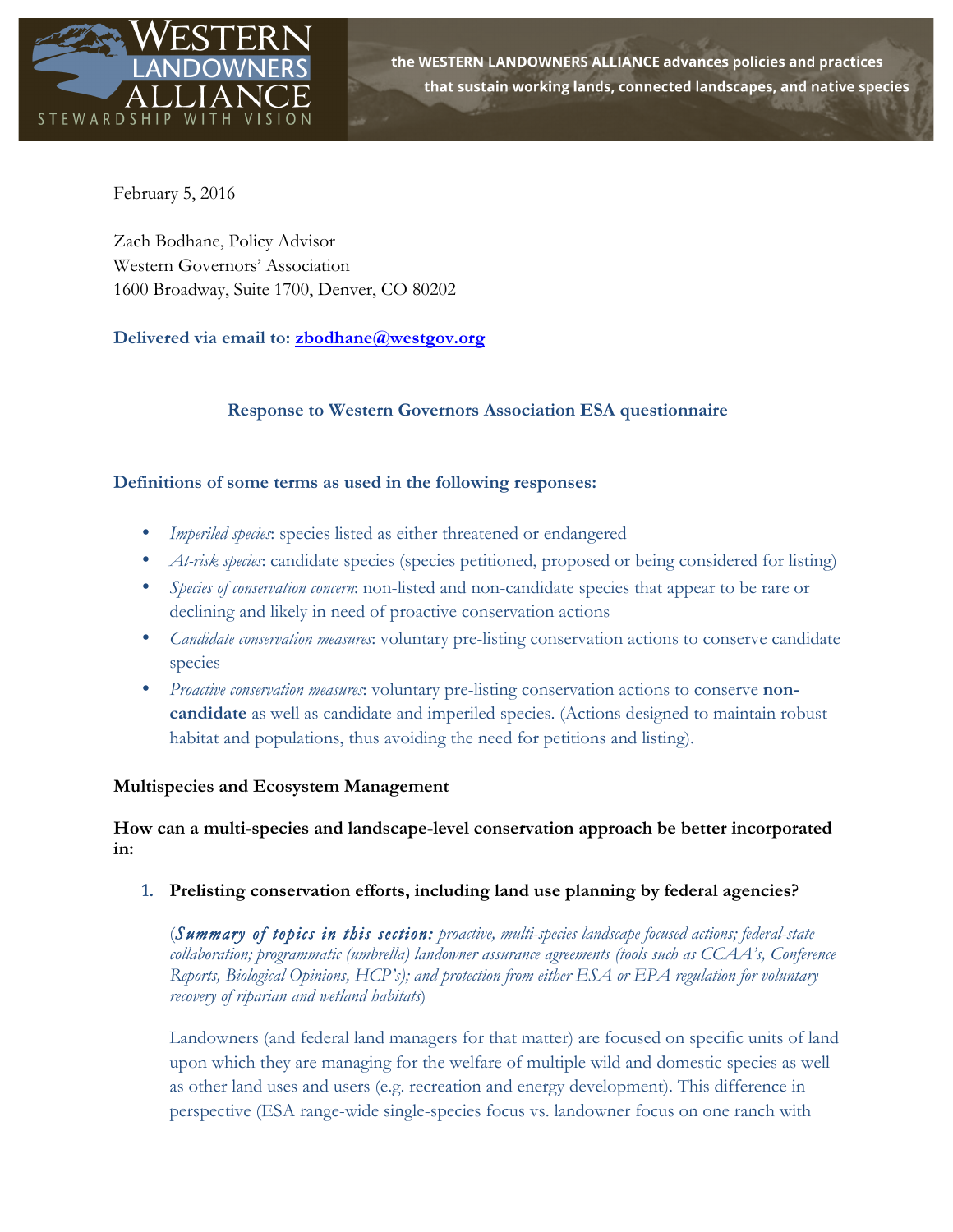multiple goals) creates challenges to conservation. Whereas a single species recovery plan is designed to maximize conditions for one species across the landscape, a multi-species management plan requires a management strategy that optimizes the condition of the landscape to provide a home for many species (including imperiled, at-risk and species of conservation concern).

WLA believes the top priority for wildlife and other stakeholders is implementing pro-active conservation measures that maintain healthy habitat and wildlife populations, thereby averting a need to list species in the first place. Investments in outreach, technical support, funding and better assurances for voluntary, proactive conservation by landowners are likely to be the least expensive and most successful approach. When discussing proactive conservation actions, it is important to remember that the majority of non-listed and nonmigratory species fall under state management authority, and that state participation is essential to success. Federal programs like Partners for Fish and Wildlife, Natural Resources Conservation Service (NRCS) must be linked with Cooperative Agreements with state wildlife agencies and the Western Association of Fish and Wildlife Agencies (WAFWA). When properly funded, tasked and staffed these federal-state collaborations have and can facilitate landowner participation in proactive conservation measures.

#### **Use of Umbrella Agreements**

WLA encourages the continued development of regional, state-wide and range-wide **programmatic, or 'umbrella" agreements**. A very promising, but sorely underfunded program is the Candidate Conservation Agreement and Conservation Agreement with Assurances program (CCA/CCAA). A recent example of how landscape scale conservation with landowner certainty can occur is the "Greater Sage Grouse CCAA for Wyoming Ranch Management" and the multi-disciplinary Sage Grouse Initiative (SGI). The umbrella CCAA was collaboratively developed by state, federal and private agencies and entities; it listed threats and candidate conservation measures to counter the threats, and included a monitoring and adaptive management process. The CCAA was administered by the Fish and Wildlife Service [FWS]; participating landowners developed individual conservation and monitoring plans, then enrolled their property as an individual CCAA. A companion CCA was also developed to cover ranching issues on federal leases.

In addition, FWS prepared a 'Conference Report' to the NRCS-led SGI, which evaluated the collective landscape-level effects of implementing all aspects of SGI on two species, the Gunnison and Greater Sage Grouse. The report provided cooperators who voluntarily implemented the approved practices the certainty that they would be in compliance with the ESA in the event sage grouse became listed. These assurance programs, combined with a FWS approved State Conservation Plan allowed species conservation to occur on working landscapes.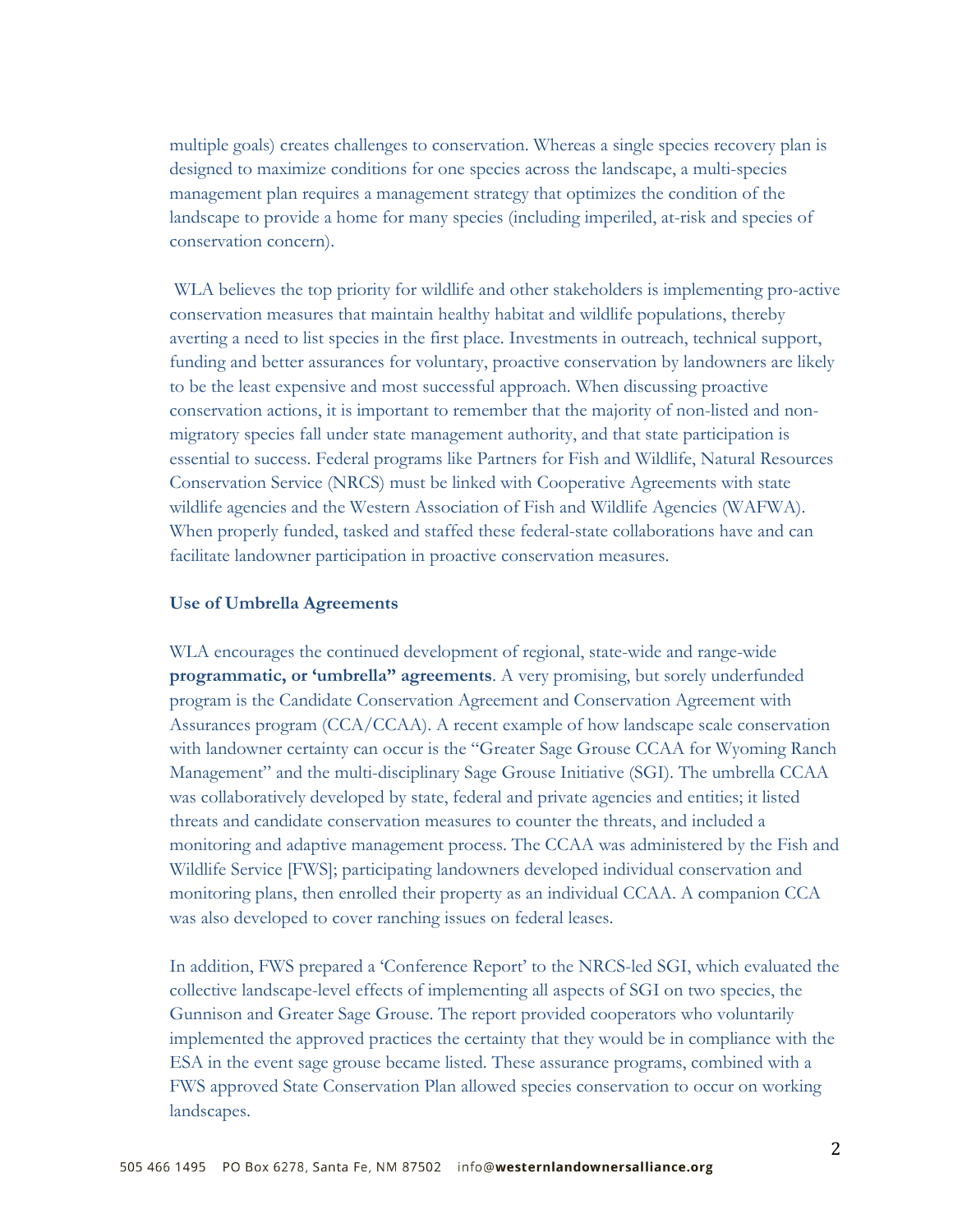Building on the above example, once conservation measures have been defined and landowner assurances created for a landscape, protections could be expanded to include additional imperiled, at-risk and species of conservation concern in the same region or area. Multi-species Conference Reports or Biological Opinions from FWS to NRCS could provide assurances to landowners for following approved management practices (as appears to be happening in AZ). Regional CCAA's (with a certificate of inclusion for additional species) could also be used to provide landowner assurances and promote multi-species and landscape-scale proactive conservation measures. WLA urges FWS to work collaboratively with NRCS and state wildlife agencies (through Cooperative Agreements) to promote and increase the use of these mechanisms.

#### **Improve the quality of Habitat Conservation Plans**

The role of Habitat Conservation Plans (HCP's) should be broadened from mitigating habitat loss or acquiring lands to one of promoting landscape-scale, multi-species, proactive conservation measures on working landscapes. As with umbrella CCAA's or Conference Reports, once conservation practices are described for imperiled species in a programmatic HCP, additional at-risk and species of conservation concern could be added using a certificate of inclusion.

Currently, some conservation-minded landowners feel that HCP's do not provide the desired level of staffing assistance, assurance and funding, nor focus on proactive conservation measures. Landowners have also expressed concern that HCP's are viewed by some NGO's as a flawed approach (since they allow limited development and incidental take within critical habitat). Landowners can end up mired in legal actions, which only stymie their conservation goals.

While the HCP's work for landowners needing a 'take' provision to develop part of their property, it may not be the best approach for conservation minded landowners wishing to improve habitat quality from a low quality 'baseline' to a higher quality level for the benefit of land health, wildlife conservation and water quality. Many landowners in the West are committed to restoring riparian habitat and water quality, yet in doing so potentially face negative consequences. For example, landowners who restore wetlands and therefore create suitable habitat for imperiled species may encounter regulation under the ESA (as critical habitat) or EPA (as wetlands under the Clean Water Act). What is needed is a **single landowner assurance 'tool'** that protects the landowner under both ESA and EPA. Elements of a multi-agency, landowner-friendly program promoting riparian habitat conservation for multiple species should include not only agreed-to conservation measures but should also: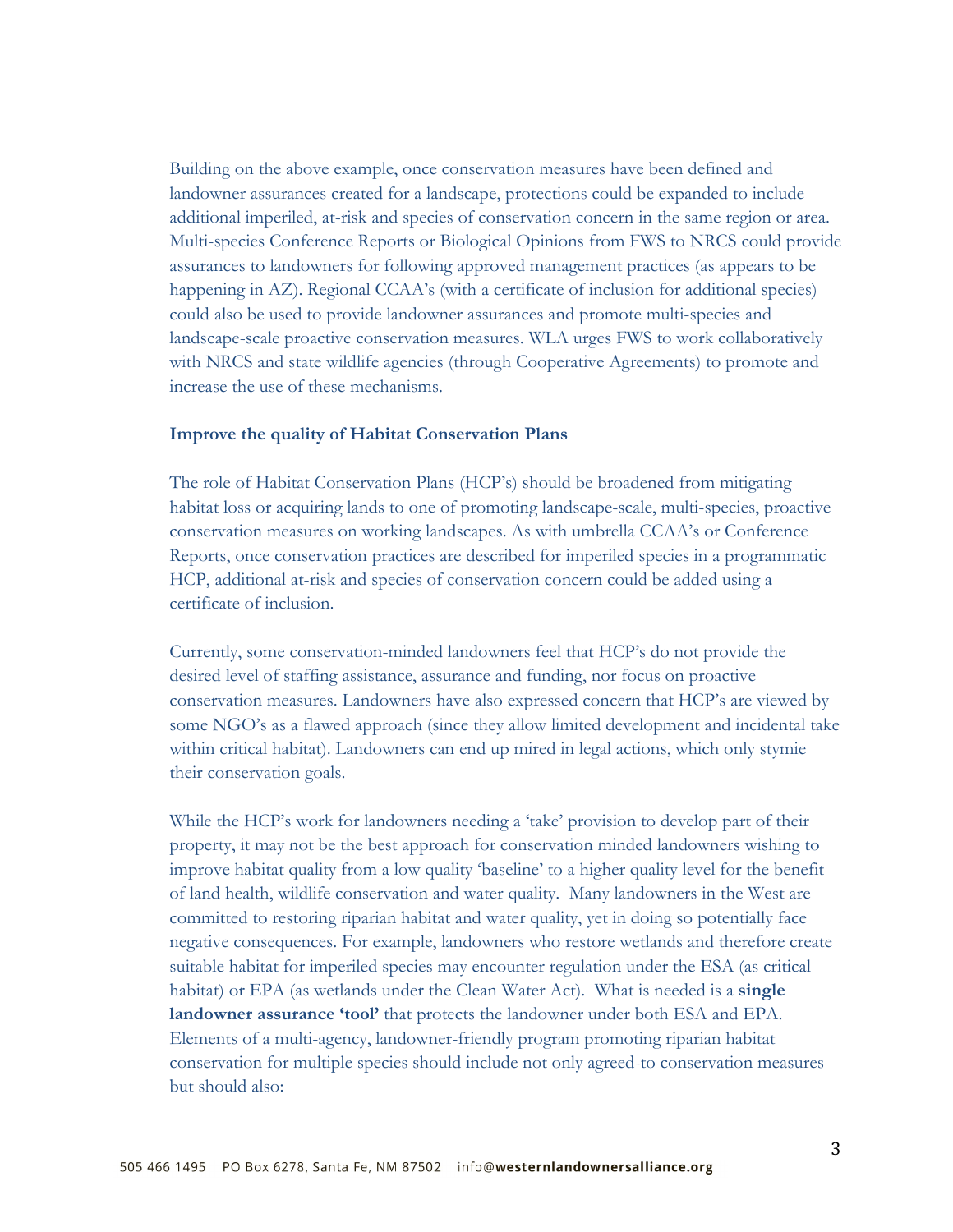- 1) Provide a (Safe Harbor-like) baseline from which the landowner begins and could return without penalty from **either** FWS **or** EPA-WOTUS (to cover unintended setbacks),
- 2) Fall under a programmatic agreement to which the landowner can enroll or exit,
- 3) Provide incidental take assurances for unintended losses of listed species attracted to the improved habitat,
- 4) Provide funding and technical assistance from the Partners for Fish and Wildlife Program and NRCS for planning, development, implementing and maintenance costs.

Again, the over-arching goal must be that landowners (or federal land managers) are not penalized, but supported and protected for creating or enhancing habitat quality especially if it better supports migratory and imperiled species.

### **2. Recovery planning under the Endangered Species Act?**

*(Summary: The black-footed ferret initiative as a landscape-scale, multi-species recovery program; use of programmatic Safe Harbor and HCP's, distinct population segments and experimental non-essential populations; landowner need for habitat protection and management flexibility to provide ecological function and economic sustainability).* 

An example of what could be an effective multi-species landscape-scale recovery program is the collaborative black-footed ferret conservation initiative. Range-wide assurances are in place and the effort is aimed at recovering and conserving an imperiled species across its former range. Since the ferret's recovery depends on the presence of large colonies of prairie dogs, and prairie dogs are 'keystone' species supporting numerous other species of conservation concern, this effort has the potential to recover an imperiled species and preclude the need for petitioning or listing others. The biggest challenge will be finding nonlapsing funding to compensate private landowners for forage losses to prairie dogs, treating ferrets and prairie dogs for disease and minimizing negative impacts to non-enrolled neighboring landowners.

Even more so than proactive and candidate conservation efforts, imperiled species recovery efforts need to provide **assurances and certainty** to participating landowners if we hope to recruit voluntary participants. Key elements include programmatic Safe Harbor and HCPtype agreements, developed by FWS, NRCS, federal land agencies and state government in consultation with landowner representatives. Landowner incentives and assurances can also be created in some situations by de-listing **distinct population segments** and the establishment of **experimental, non-essential populations**. As with pre-listing programs, conservation measures need to be based on best available science to assure the presence and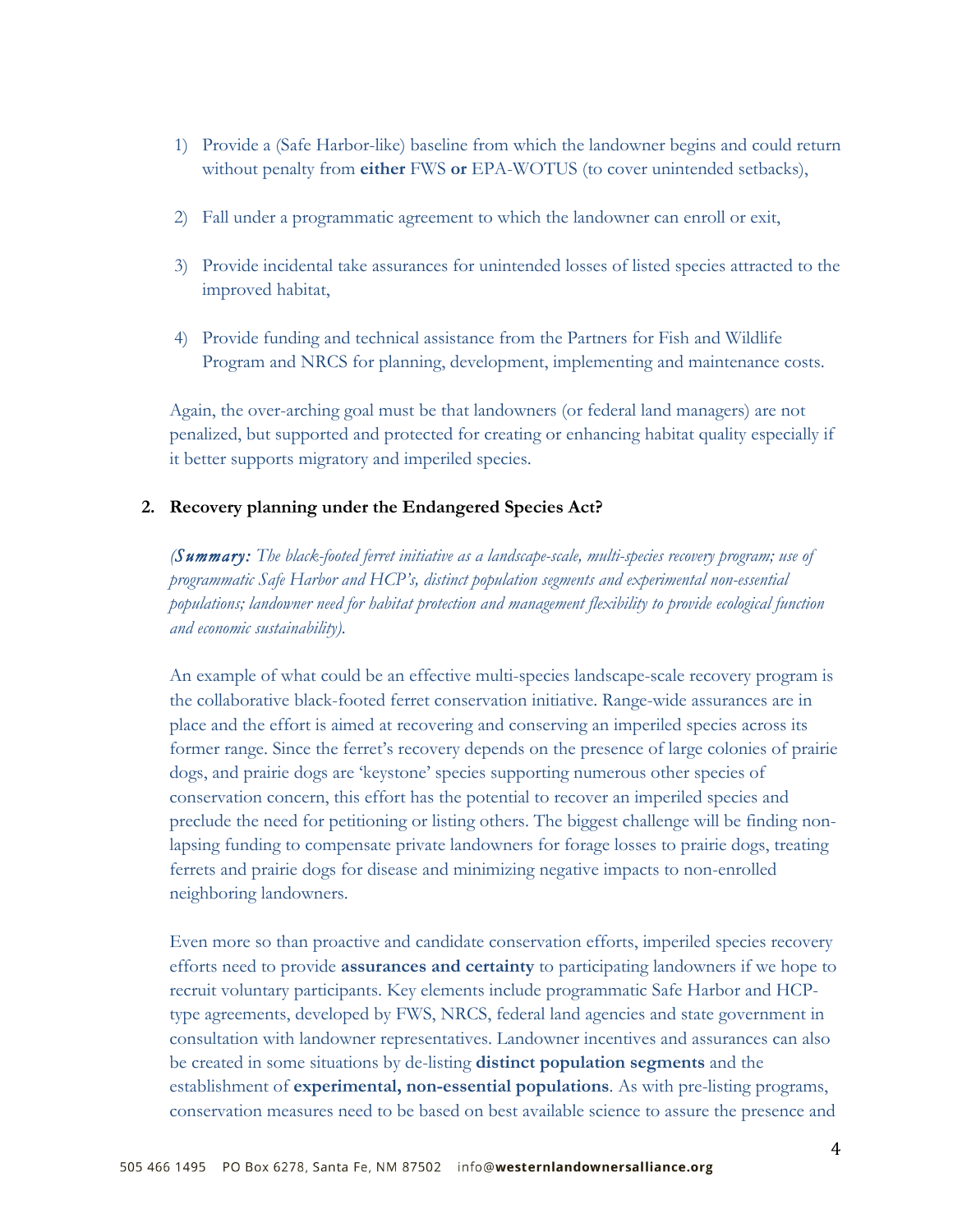recovery of the 'focal' listed species. However, functional working ranches, as with any biological system, require many species working together synergistically. Suppose, for example, a landowner wishes to maintain populations of both black-footed ferrets (BFF) and coyotes (a potential BFF predator and disease carrier) or maintain a mix of dense upland sagebrush habitat (for pygmy rabbits) and upland grasslands (for white-tailed prairie dogs) two species of conservation concern requiring different seral conditions. While ferret recovery might be better assured by coyote control, the land-system may function less efficiently with fewer coyotes. Similarly, maintaining critical habitat for both white-tailed prairie dogs and pygmy rabbits (both species have been petitioned for listing in recent years) may result in fewer occupied acres of each species.

Conservation agreements and management plans must, at times, allow landowners to manage for species diversity, habitat diversity and functional systems within designated critical habitats for a listed species, since both the listed species and its critical habitat are dependent on whole functional systems. As with pre-listing conservation measures, funding and staffing assistance are essential.

HCP's and Safe Harbors must provide management assurances beyond listed speciesspecific habitat and development. Assurance must be provided for maintaining multiple seral stages, multiple habitat conditions and multiple wildlife species.

### **Investment in Science and Measurable Outcomes**

**What can be done to ensure that species conservation actions are based on measurable outcomes and the best available science? How and where can investment in this science be increased?**

# *(Summary: need for scientific research and practitioner knowledge; Cooperative Extension; cooperative case studies; need for professional peer-review or vetting of information).*

Research scientists are adept at measuring and describing habitat conditions needed for recovery, and provide this information to Ecological Services in determining species status and habitat needs. However, practitioners (successful ranchers and other land managers) are equally adept at creating desired habitat conditions. In order for scientists to assess the effectiveness of novel but potentially beneficial practices, research scientists must be funded and paired with skilled land managers for testing and evaluation.

Traditionally, this was done by the USDA Cooperative Extension Programs through state land grant universities. The need for applied land and wildlife management research is great. Funding dedicated to developing practices that simultaneously improve both species recovery and working ranch sustainability is essential. Measurable outcomes include occupied acres, population numbers, survival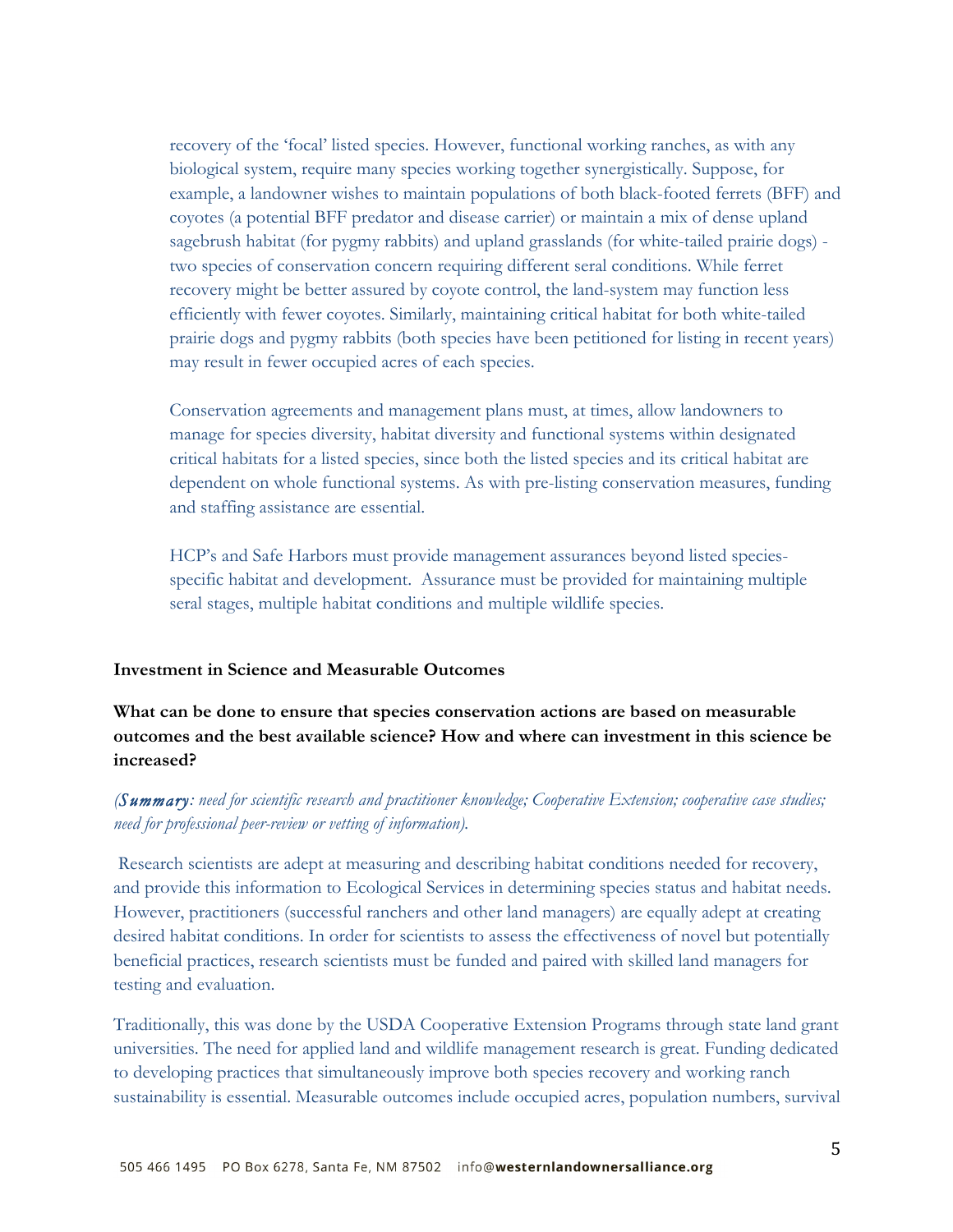and reproductive success and persistence of focal species on working landscapes under alternate management scenarios.

A challenge to collaborative monitoring and management by academics, agencies and landowners is the perceived negative repercussions of finding candidate or listed species on the property. Landowners realize that by documenting imperiled species or critical habitat they **may** help avoid listing or hasten recovery. However, the possibility also exists that by remaining uncooperative they can better avoid unwanted regulation, scrutiny or litigation. If landowners were assured that having an imperiled species or critical habitat identified on their property would ease regulation, they may be more willing to cooperate. Ideally, finding an imperiled species or important habitat should reward the landowner by validating and documenting his past, successful voluntary pre-listing conservation efforts. Ranchers and researchers alike must be assured that negative experimental results are viewed as positive information, not punishable consequences.

The development of best management practices are often facilitated by the Western Association of Fish and Wildlife state-based scientists and practitioners, along with landowners and federal land managers. Such efforts such as the Lesser Prairie Chicken Agreement and Western Native Trout Initiative serve as examples of cooperative landscape scale conservation efforts.

Knowledge needs to flow from both the scientific and ranching communities to the FWS, and practitioners need a seat at the table when policies, programs and practices are developed and evaluated. Finally, all knowledge used in developing conservation programs – whether case studies, 'gray' research or scientific publications – should undergo a peer-review process or vetting process by professional scientists and managers knowledgeable in the field to avoid basing programs on poorly conducted or biased studies.

### **Incentives and Proactive Efforts**

### **What incentives are needed to promote voluntary, proactive species conservation before species become imperiled?**

# *(Summary: Incentives include financial aid, assurances, trust, program marketing and outreach, beginning discussions early, length of process, and including landowner knowledge; cost effectiveness of early intervention, landowner partnerships with agencies and programmatic CCAA's. Successful case studies are discussed).*

Primary incentives include compensation for the financial costs of implementation, and risk mitigation assurances. Other key considerations include: trust (of utmost importance), program marketing and outreach (by FWS), timeframes (the process is maddeningly slow), and the need to incorporate landowner knowledge in development of conservation measures (Womack 2008). To be successful in engaging landowners in conservation and recovery efforts, federal, state and NGO staff need to reach out and make personal connections with landowners, explain and promote (market) the effectiveness and assurances of conservation programs, reduce the cost and overall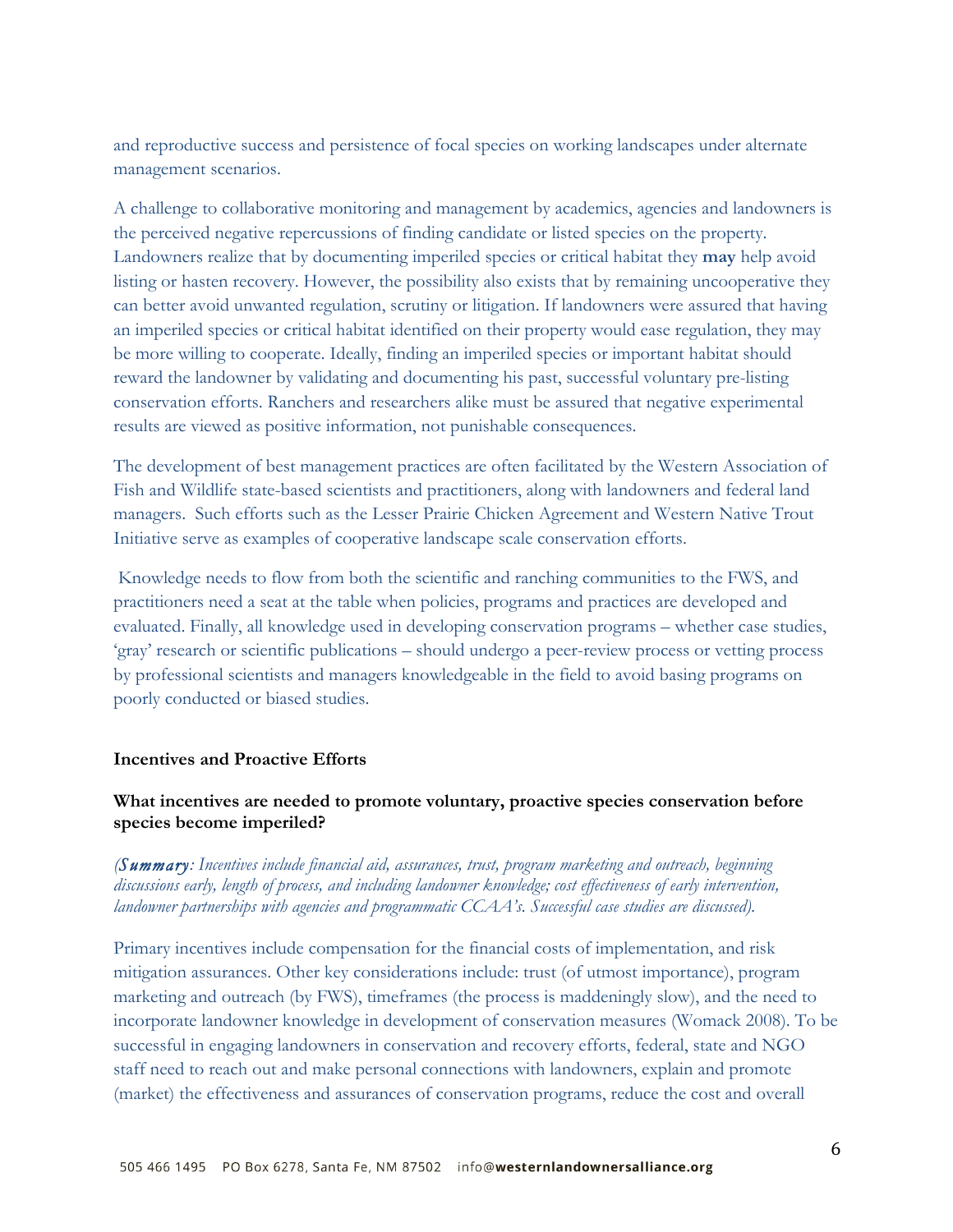difficulty of understanding, qualifying for, enrolling in, implementing and monitoring conservation programs, consider landowner experience, opinions and knowledge as essential in developing conservation actions and complete the process in a timely manner.

Discussions about the conservation, recovery and management of species need to begin long prior to species becoming imperiled. In this case, an ounce of prevention truly can be worth more than a pound of cure. A renewed national commitment, funded at sufficient levels by Congress and endorsed by the states, to pro-active conservation and restoration of habitat and wildlife populations could avert ESA-related cost and conflict while providing significant economic and ecological benefits to the West.

Landowners operating on undeveloped private lands and associated federal leases are essential to keeping many species from listing. They provide a critical component of wildlife habitat undeveloped space. Their lands and associated leases are the last remaining places for many species of conservation concern. In many cases, the high level of management control and lack of public access to private ranches increases the probability of conservation success than on less controllable public lands. However, since these species are a resource held in the public trust, for the public good, the financial cost of managing and maintaining them must be borne by all citizens--not just the landowners who still own suitable habitat. Congress must provide adequate funding through the FWS and other agencies to assist landowners in meeting conservation and recovery goals. Funding is essential, without adequate funding for ESA conservation little on-the-ground change can happen.

We should support, facilitate and reward landowners who, often unbidden and at their own expense, choose to take on additional management cost and complexity to maintain or improve habitat for species of conservation concern. A coordinated NRCS/FWS Partners for Fish and Wildlife program allowing landowners to enroll pro-actively in a kind of "good neighbor" program that includes a biological survey, conservation assessment, and habitat management plan, which in turn provides Safe Harbor or CCAA-like assurances and eligibility for funding would be very attractive to conservation-minded landowners.

A possible incentive for landowners who voluntarily enroll in CCAA–like programs could be priority consideration for conservation funding sources. Acceptance for enrollment in a FWS conservation program should minimize the time and additional scrutiny by NRCS, state or NGO funders – passing the eligibility requirements for enrollment should suffice.

In short, as we work through this process, we must be sure that conservation-minded landowners feel they are gaining assurance and value, and not inadvertently penalized in any way for making positive contributions to at-risk species conservation.

Landowners need more information about and greater access to programmatic CCAA's providing assurances for participation. FWS needs **dedicated funding** for outreach, knowledge sharing, implementation, mitigation and other compensation programs for landowners and ranchers **-** to help offset the direct and opportunity costs of conserving habitat for proposed and listed species.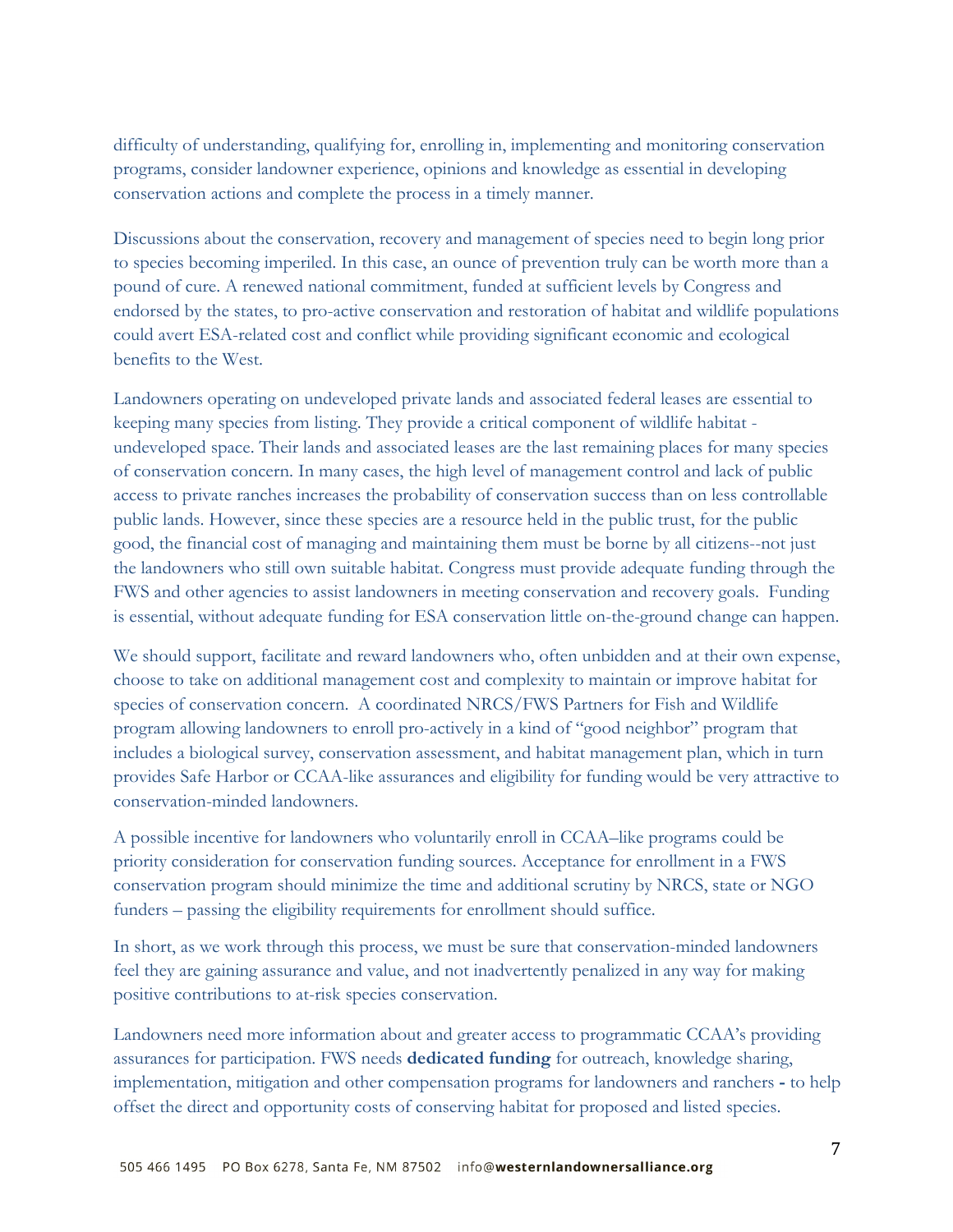# **Are there any recent successes on species conservation that can be used to guide future voluntary efforts to preclude the need to list a species?**

# *(Summary: Discusses organizations and partnerships which have accomplished collaborative species conservation efforts).*

There are many organizations and partnerships (FWS Partners for Wildlife, NRCS, Joint Ventures, Audubon, Trout Unlimited, The Nature Conservancy, Rocky Mountain Bird Observatory, Rocky Mountain Elk Foundation, and many others) working throughout the West in partnership with landowners on proactive conservation of riparian, sagebrush, aspen and other habitats essential to species of conservation concern. If recognized, included and **documented** as part of a strategic and collaborative effort with federal and state partners (and adequately funded) these efforts can have significant proactive conservation impacts, and reduce the need for listing consideration of many species. Documentation of conservation accomplishments by FWS and involved state fish and wildlife agencies is essential.

The Greater Sage Grouse conservation effort provides an excellent guide to voluntary, proactive and collaborative landscape conservation. Key steps included: FWS enlistment of the Western Association of Fish and Wildlife agencies, support by western Governors, development of collaborative working groups within the states, funding and incorporating local knowledge and scientific research, developing and implementing a range-wide conservation plan that began at the local level, then-coalesced upward, and implementing regulatory mechanisms on federal lands to insure the implementation of the range-wide plan. If the state and federal governments continue to fund and follow the conservation plans, monitor populations and incorporate new findings, the Greater Sage Grouse and essential sagebrush habitats should remain conserved.

The Montana population of Fluvial Arctic Grayling provides a similar successful recovery story based on collaborative conservation planning and implementation.

Finally, Western Governors should support and help provide adequate funding for their state agencies to encourage and maintain these cooperative efforts.

# **Timelines**

### **How can the timelines be streamlined, clarified or generally improved in both:**

### **1. Prelisting agreements and decisions?**

Fund collaboratively developed programmatic agreements which landowners can easily sign on to, and fund communication and outreach through the FWS Partners Program, NRCS, state wildlife agencies, conservation districts and collaborative NGO's regarding the benefits of early implementation of conservation measures to avoid the necessity of listing.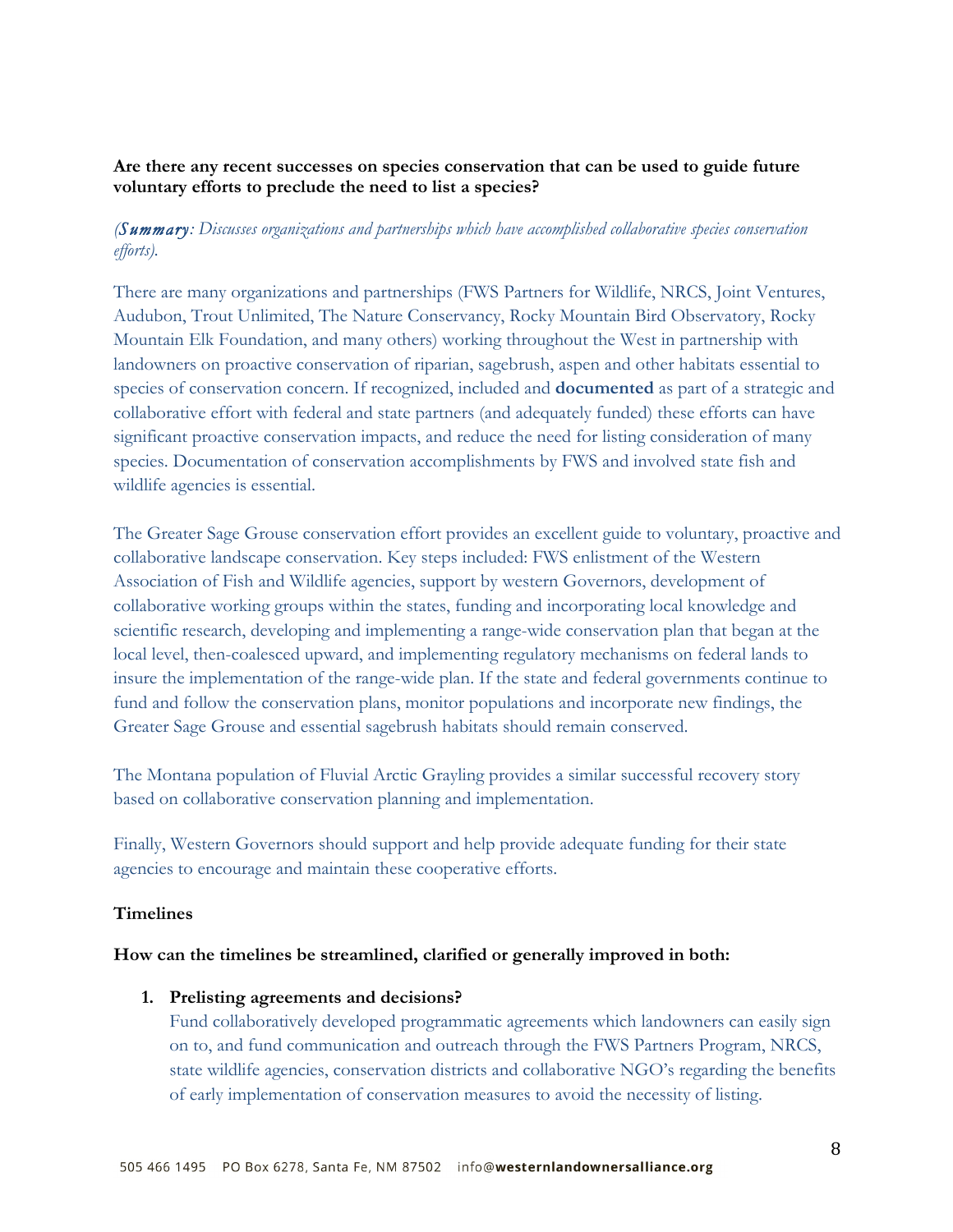### **2. The ESA process.**

Ideally the FWS should be tasked with developing a recovery plan with clearly defined recovery goals within a reasonable and defined time period. In order for this to occur, Congress must provide adequate funding to accomplish FWS recovery plans in a timely manner.

### **Economic Analysis**

# **Should economic analysis be incorporated into ESA listing and recovery decisions? If so, how and at what point(s) in the regulatory process?**

*(Summary: economic costs of recovery are not appropriate in determining species status and recovery criteria, however costs should be borne equitably by the public. Economic analysis is appropriate in developing recovery implementation strategies. Costs of determining species status, developing recovery criteria and implementation strategies should not burden landowners who have maintained critical habitat. A clear definition of the term "range" in the ESA may be useful)*.

WLA does not believe estimated economic costs of listing or recovery should influence whether or not a species is listed. Biological criteria (species survival and distribution) should rule this determination. Due to gaps in monitoring data and scientific knowledge, it is difficult enough to assess the need for listing a species solely on biological merits. Furthermore, to ensure adherence to the spirit and intent of the ESA, economic assessment and funding requirements should not be considered in determining recovery criteria. Alternatively, economic assessment and other relevant socio-political aspects **should be** considered when determining the implementation strategy for satisfying recovery criteria.

There are significant costs to local, state and federal government in determining species status. The costs of monitoring species abundance and distribution can be significant, and because of this there is a lack of knowledge for many species. Once a species is petitioned for listing, there is generally a costly effort made by state and federal agencies and local stakeholders to determine species status. Urban and industrial development, invasive species, intensive agriculture, road systems and recreational activity have been largely responsible for reductions in habitat availability and wildlife populations. The full burden of conservation and recovery should not fall on those landowners who have maintained the necessary open space and habitat that support remaining imperiled species, but should be shared by the public as a whole. Congress should provide necessary funding to cover the federal costs of the pre-listing conservation measures, species status and listing determination, development of recovery criteria and implementation of recovery measures.

Funding should be provided by Congress to assist landowners located in imperiled species recovery areas. Recovery implementation strategies should include funding specifically designated to finance voluntary conservation measures and offset economic impacts associated with recovery efforts. If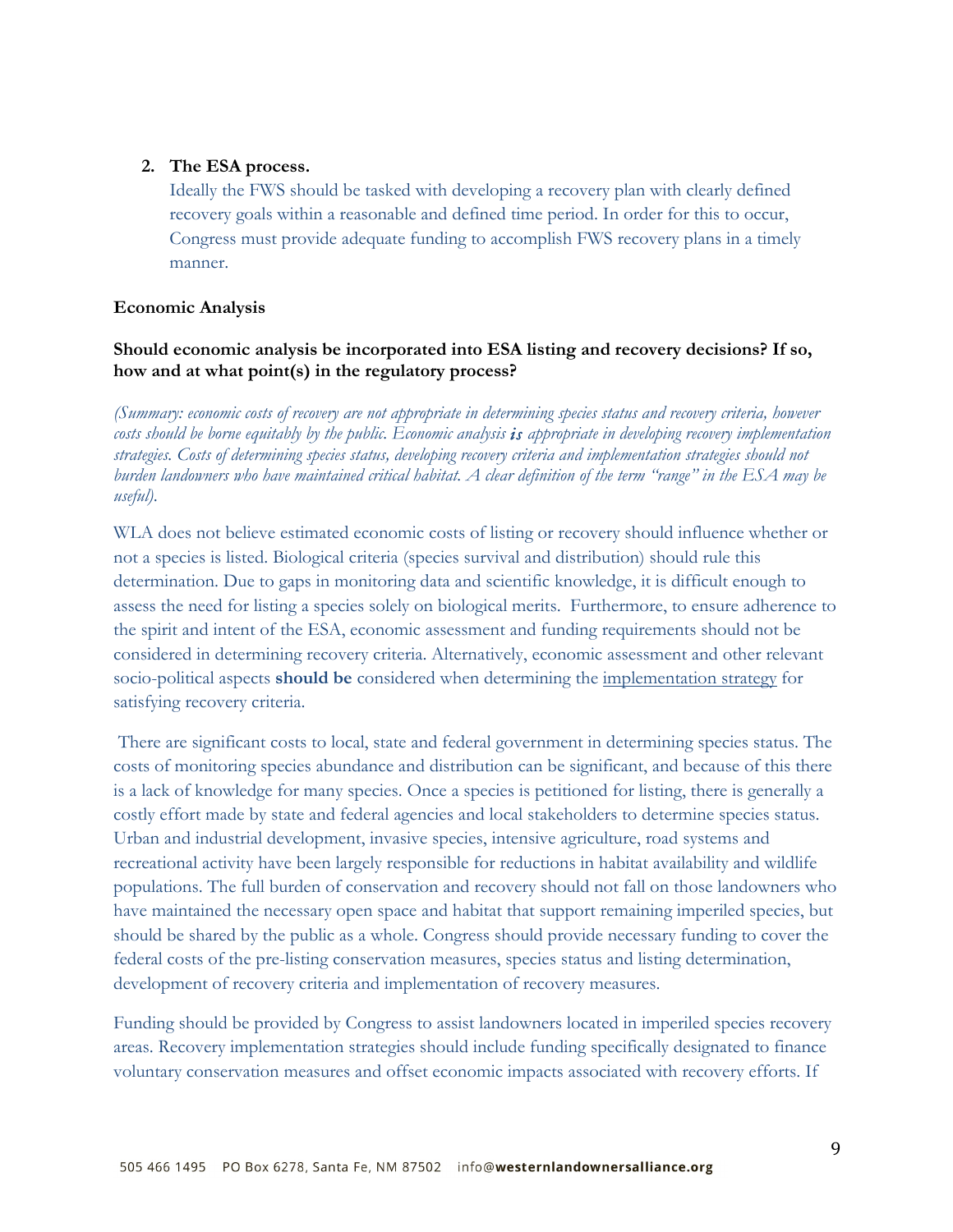Congress assured landowner funding were associated with recovery planning and implementation, they might view the plan with considerable more favor.

Disagreement regarding determining appropriate recovery criteria appears to be rooted in the interpretation of the language in the ESA. Many knowledgeable scientists feel that recovery requires that a species be nowhere threatened or endangered or threatened or endangered across no more than an insignificant portion of the species range. Unfortunately, the ESA does not define the term "range", and there is debate over whether it refers to historic or current conditions. If recovery requires restoration of historic range, then habitat loss and degradation may preclude achieving recovery. Consequently, some have suggested that the definitions for endangered species and threatened species in the ESA be amended to include the phrase "across a significant portion of range where habitat remains suitable or practically can be made so". Such an amendment to the definitions could, however, lead to a significant weakening of the ESA. Indeed this less stringent approach may be difficult to achieve while still complying with the intent and language in the Act. Certainly the overarching goal of recovery is to assure the species exists in sufficient numbers and across a broad enough area to satisfy the spirit and intent of the ESA.

### **State and Local Coordination**

#### **What can be done to improve coordination between federal, state and local governments on:**

**1. Voluntary species conservation activities?**

# *(Summary: LIP funding for pro-active conservation; include local and state input early in development of collaborative solutions)*

State wildlife agencies are responsible for the management of non-listed wildlife species, however often lack adequate funding. Federal funding assistance through programs like the Landowner Incentive Program (LIP) can potentially fund conservation of at risk species avoiding the need for listing. LIP is specifically designed to benefit species of conservation concern identified in state comprehensive wildlife conservation strategies (state wildlife action plans) and should be more rigorously funded. Millions of dollars spent on proactive conservation measures could save billions of tax-payer dollars by avoiding the need for listing and recovery.

Recovery of imperiled species and habitat, while a federal trust responsibility, impacts all levels of government. To be truly effective, representatives of federal, state and local governments should focus first on collaboratively developing possible conservation solutions, initially setting aside blame, funding concerns and jurisdictional 'realities' which can be addressed as secondary matters. Once developed, solutions should then be assessed based on their probability of conservation success. Once potentially effective conservation measures are developed, jurisdictional issues and funding responsibilities can be determined.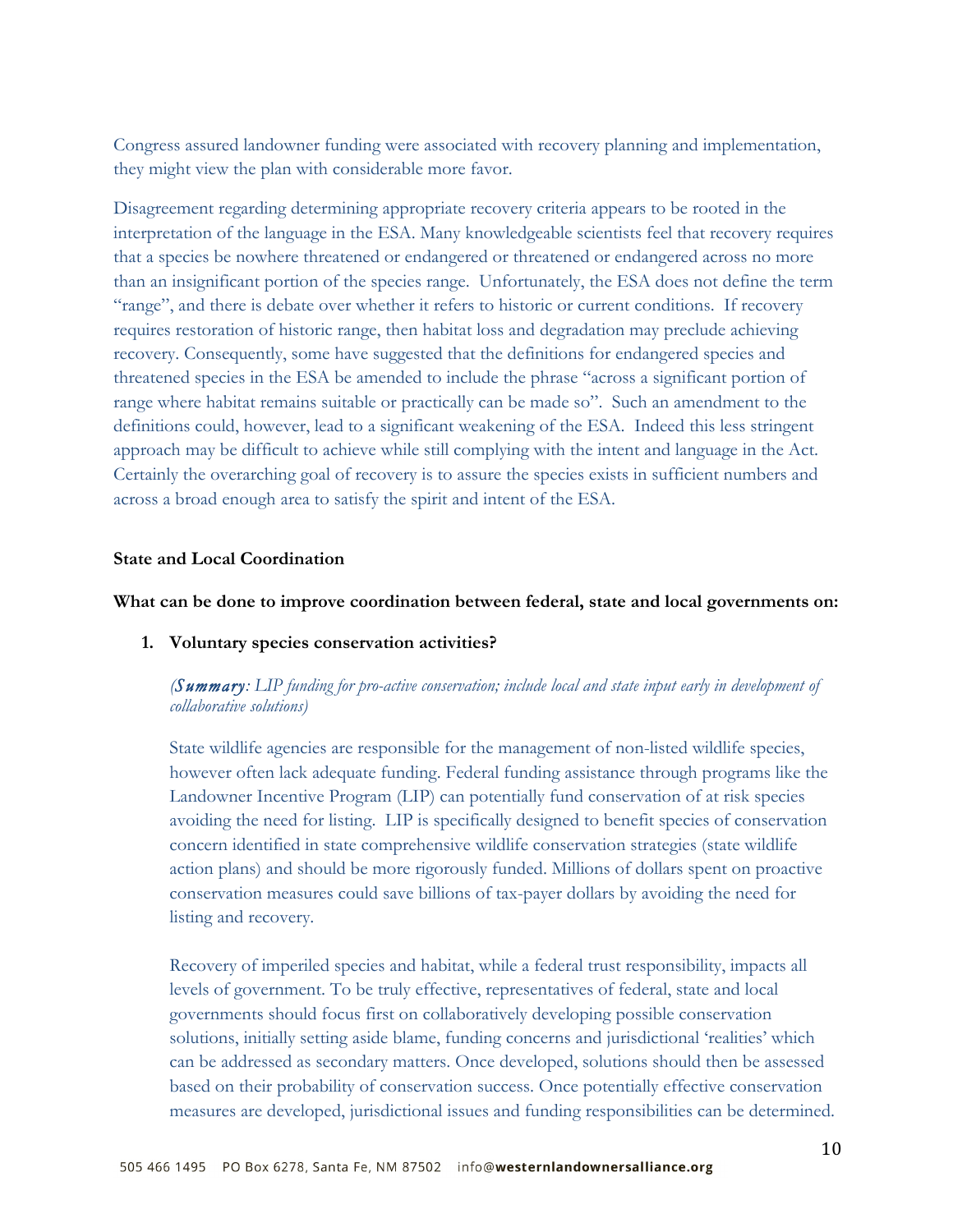**Fund, staff and task wildlife agencies**: Conservation-minded biologists in the private sector, state and federal governments must likewise set aside jurisdictional concerns and focus on solutions to conserve species diversity and abundance. In order to develop effective solutions to avoid the need for listing, wildlife managers must be funded and tasked by government to develop mutually agreeable and effective conservation and management solutions for imperiled, at risk and species of conservation concern. If the state and federal agencies are adequately staffed and funded by biologists monitoring and managing species of concern, they will develop conservation plans and proceed to implement them. It is their purpose.

**Convene (and fund) collaborative working groups**: Once species status has been determined, task the wildlife biologists and managers to work collaboratively (with landowners, recreationists, industry and other interested public) to develop pre-listing conservation measures designed to avoid the need for listing (see Greater Sage Grouse and Fluvial Arctic Grayling examples above). These can then be unanimously presented to local, state and federal government decision makers.

**Governmental leaders accept, fund and implement working group recommendations**. These collaborative processes are long, arduous and (if properly staffed) representative of the people. Government should stand behind the plan (with minimal revisions), then accept, fund, promote/communicate, implement and monitor.

There is great frustration expressed by some landowners and state agency personnel regarding the inability of BLM and USFS field office staff to meaningfully participate in collaborative groups. Management authority for these agencies seems to be concentrated at very high levels, and response is slow when compared to local and state participants. The field personnel assigned to collaborative groups are given limited authority to speak for the agency in pursuit of solutions. This was the one significant criticism of the Greater Sage Grouse pre-listing process - the BLM and USFS personnel attended the collaborative meetings and were asked to participate in development of state plans. However, the proposed BLM and USFS management strategies for GSG were developed outside the collaborative process, to the consternation of the participants who worked the process. WGA could advance collaboration by working with the federal land agencies to shift greater management authority to the field offices involved in sanctioned collaborative processes like the Coordinated Resource Management Planning process (CRM).

#### **2. Operation of the ESA on behalf of species?**

Once species are listed, management responsibility shifts from state wildlife agencies to the FWS. Again, both federal and state agencies must be funded, staffed and tasked with collaboratively developing and implementing effective recovery measures. In this case, it is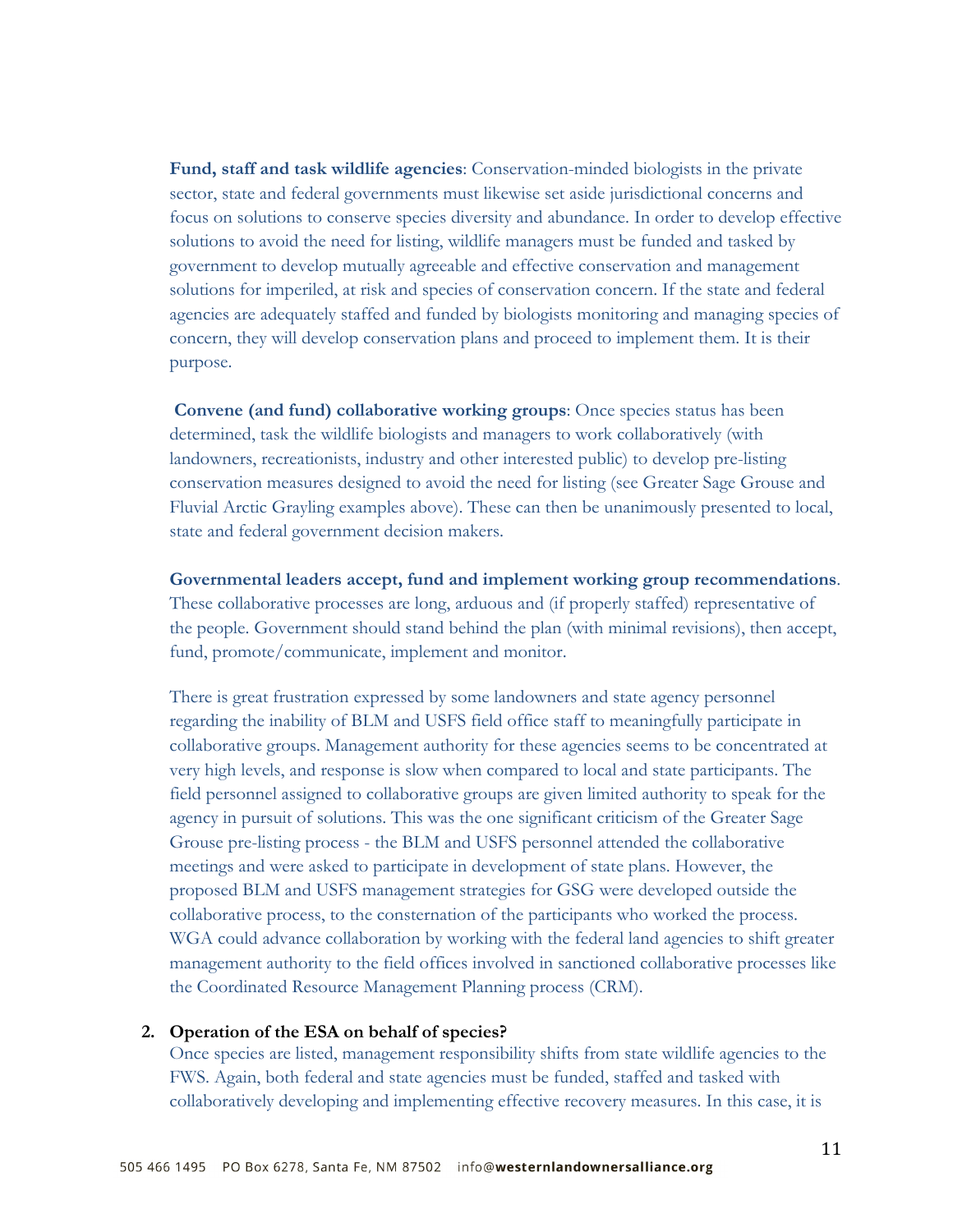the FWS responsibility to share their 'turf' (management responsibility) with the state government-to gain local knowledge, buy-in and implementation of the recovery plan. Then implement to the next two steps.

Then proceed to steps 2 (*Convene collaborative working groups*) and 3 (*Governmental leaders accept, fund and implement Working group recommendations*) described in the previous comment.

### **Collaboration**

**How can collaboration among relevant partners – including federal, state and local agencies; landowners; and nonprofits - be encouraged in:**

**1. Species conservation efforts outside of the ESA.**

Support pro-active large-landscape collaborative conservation:

Successful management and conservation of wildlife habitat and populations requires ongoing collaboration across large landscapes, multiple jurisdictions and ownerships. Proactive development of collaborative conservation networks can help to avert the need for listing and accelerate the recovery and delisting of imperiled species.

Landowners and producers must be included in these processes from the outset. However, these efforts take time and require the development of trusted relationships, coordination and sustained funding. A number of landowner-led collaborative conservation groups have demonstrated clear success but continue to struggle to find the funding and technical assistance necessary to sustain these efforts. Funding should be restored to Partners for Fish and Wildlife, the NRCS and federal agencies explicitly to support collaborative engagement and outreach. In addition, funding must be available for producer-led initiatives. Programs like the new RCPP and the Large Landscape Initiatives are a step in the right direction but need to be refined and expanded. Then *convene and fund collaborative groups*, and hope *governmental leaders accept, fund and implement working group recommendations*.

*2.* **Recovery and delisting efforts for listed species.** Recovery plans will be more broadly supported and accepted if they are developed by *collaborative working groups and governments accept, fund and implement the working group recommendations.*

#### **Funding**

**What can be done to ensure that species conservation efforts are adequately funded? How can federal and state conservation funding be re-prioritized to better meet the needs of all parties engaged in on-the-ground species management? Elaborate on funding needs for both:**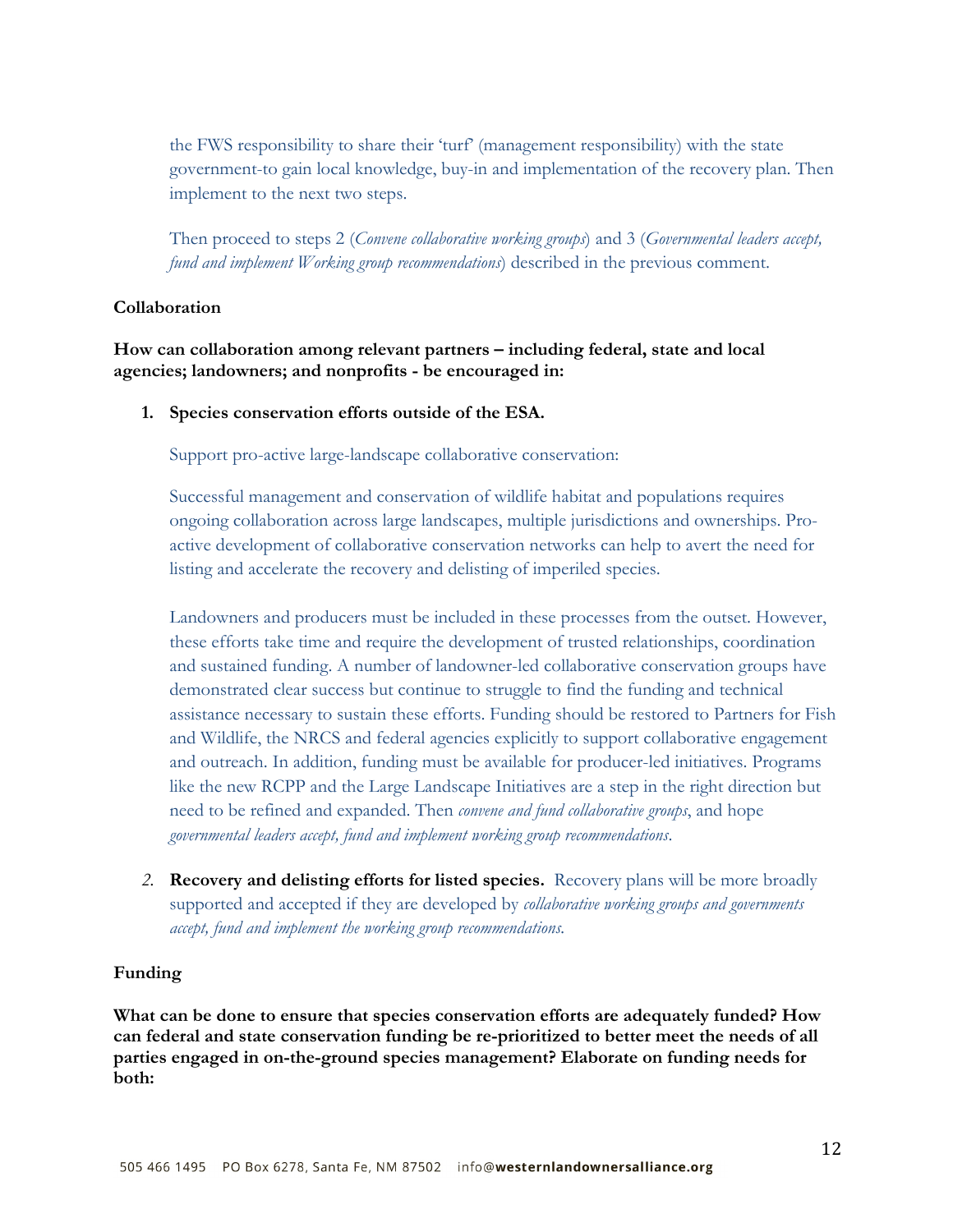#### 1. **Proactive species conservation efforts outside of the ESA.**

#### *(Summary: Federal funding for programs like LIP and CRP, develop multi-species programmatic tools)*

Voluntary participation by landowners along with the availability of private land for habitat can significantly leverage state and federal investments in conservation while reducing costs associated with listing, federal management and litigation. Consider the following:

- o Provide additional funding for the LIP or LIP-like programs that empower state wildlife agencies to better manage species of conservation concern and avoid the need for listing.
- o Properly planned and administered regional, multi-species habitat conservation efforts (see NRCS-*Working Lands for Wildlife*, FWS Partners Program) are an effective and economical means of engaging landowner participation, avoiding species listing while benefitting multiple species and sustaining working lands. Programs (like programmatic and multi-species CCAA's) should be funded, provide technical assistance and assurances in the event species are listed. Improving key habitat components (i.e. riparian habitats) benefit multiple species, land health and ranch economics (high return on investment).
- o Proactive conservation measures for species of conservation concern cannot be adequately funded by the sale of hunting and fishing licenses, industry mitigation and private donations alone. Federal, state and local governments can and should contribute to 'preemptive' conservation, because it is **less costly** to counties, states and the federal government to implement adequate conservation measures and **avoid listing** than to invoke the ESA. Pre-listing species conservation and measures can be funded through Federal taxes (i.e. triple Farm Bill spending for wildlife), state and local finances (conservation bonds, sales tax, state income tax, business tax, mineral royalties, etc.). According to Taxpayers for Common Sense, "Since 1985, [Farm Bill] conservation programs and practices have provided taxpayers with a positive return on investment." In addition, they found "In 2011, CRP generated \$3.5 billion in both market and nonmarket benefits, resulting in more than \$2 of benefits for every taxpayer dollar invested." USDA projected that EQIP will return slightly over \$1 back for every \$1 of spending. Conservation funding not only supports the conservation and recovery of wildlife species but also helps sustain livelihoods and local economies in the rural West.
- o The Partners for Fish and Wildlife program is popular with many landowners but funding is limited and should be increased.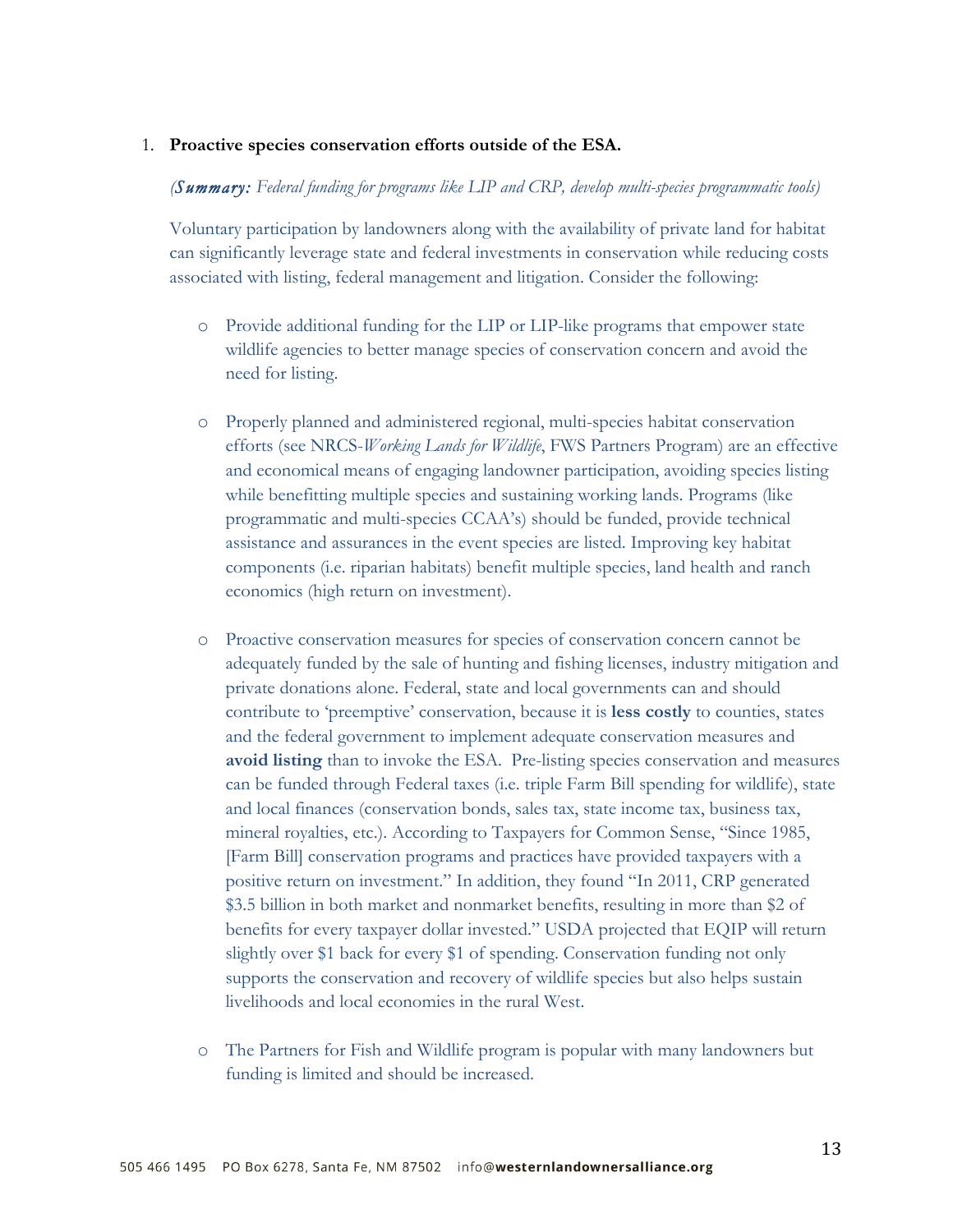- o While NRCS Farm Bill programs are available, private landowners and landowner alliances face several challenges in utilizing these funds. Some Farm Bill programs and practices are not well suited to the West. Greater input from Western landowners in the development of these programs is needed.
- o The federal nexus that occurs with any federal funding creates both real and perceived costs, increased regulatory burdens and litigation vulnerabilities. As a result, many Western landowners are reluctant to utilize federal funding. Federal conservation funding programs should be reviewed to assess legitimate barriers associated with the federal nexus and identify solutions.
- o Costs and legal actions associated with NEPA requirements are frequently cited by landowners, federal permittees and collaborative conservation groups as an impediment to conservation projects. The costs of archeological surveys, for example, are generally not covered by governmental or private grants.
- o The Conservation Reserve Program (CRP), including the new grasslands CRP, is targeted primarily to avoid conversion of native vegetation to cropland. This has limited application in much of the West. A program similar to the Conservation Reserve Program (CRP) could be created to prioritize sensitive habitat and species conservation in the West. As the CRP program provides compensation to avoid conversion of marginal and sensitive lands to crops, so the proposed program could provide compensation for avoiding impacts to sensitive habitats within designated high-priority conservation areas.
- o The roles of and relationships between the NRCS and FSA should be examined to eliminate redundancy and confusion. In addition, these agencies need adequate funding to function effectively. Improved sharing of information, application software and other tools would improve the process.
- o Jointly funded conservation positions between NGO's and the NRCS have proven effective and should be continued.
- o Non-federal funding sources (private, industry, state, municipalities and NGOs) should seek out and partner with well-planned but under-funded private land species conservation opportunities to avoid listing and potential land use restrictions.

### **2. Conservation and recovery efforts associated with the ESA.**

*(Summary: Develop programmatic Safe Harbor and HCP agreements; increase innovative private, state and federal funding sources for recover).*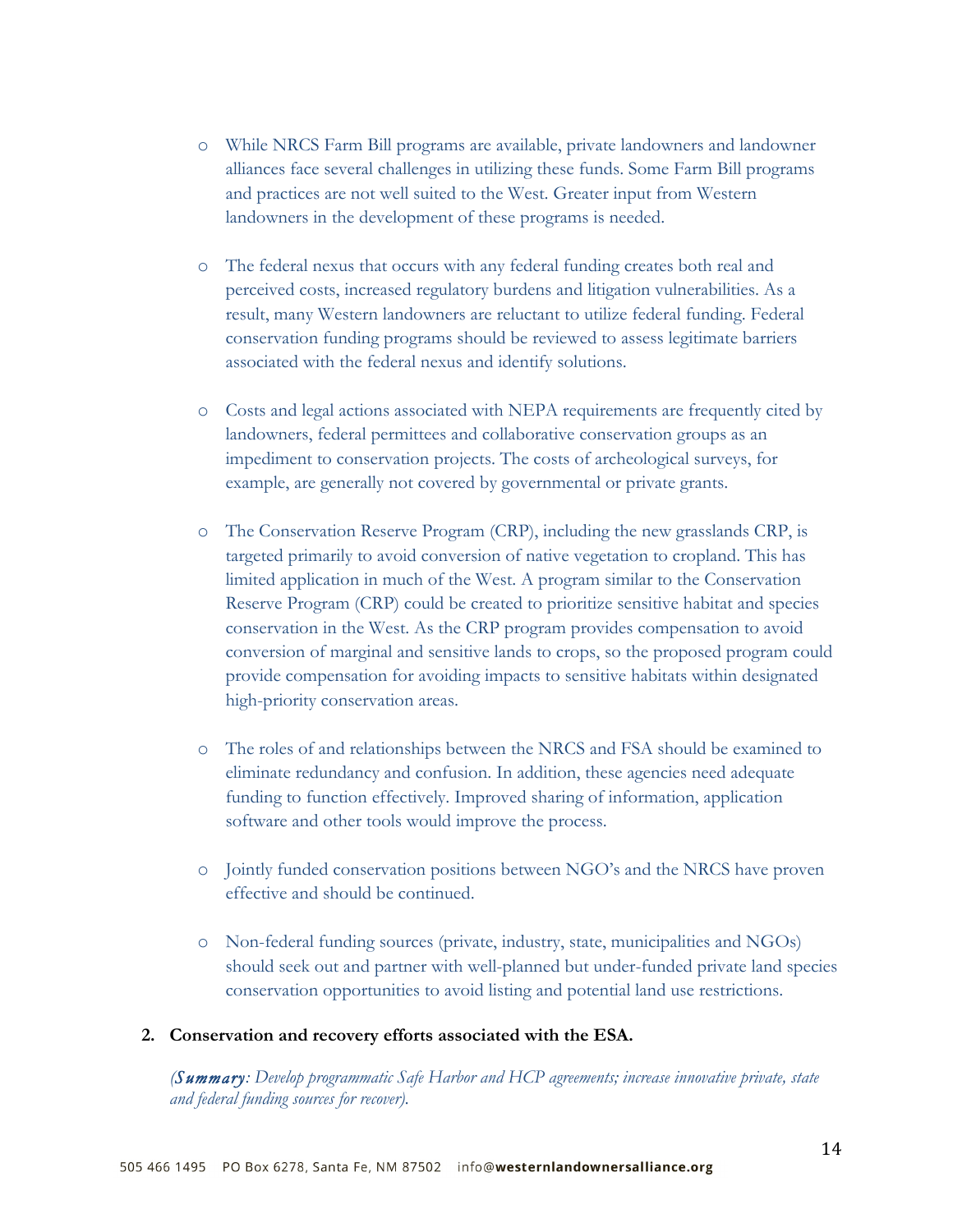Provide funding for FWS (in collaboration with states and NGO's) to develop Programmatic Safe Harbor and HCP-type agreements with assurances and incentives for all listed species. Encourage participating NGO's and other private sector funders to participate in funding FWS-NRCS communication and outreach staff.

We cannot continue to adequately fund the public's demand for species diversity and abundance with just hunting and fishing license sales, industry mitigation and private donations. We also cannot shift the financial burden of conservation and recovery onto landowners who are managing the remaining open lands and habitats. Listed species conservation and recovery measures must be adequately funded through Federal taxes (i.e. triple Farm Bill spending for Wildlife), state and local finances (sales tax, state income tax, business tax, mineral royalties, etc.).

# **Delisting Criteria**

# **What can be done to ensure that delisting criteria are specific, measurable and attainable, and that species are delisted upon meeting recovery goals?**

*(Summary: Expert review of recovery process and recommendations for improvement; include broad state and local input in development of recovery goals early in the process to increase support; publish proposed recovery criteria in peerreviewed journal; develop a mediation mechanism for appealing proposed recovery strategies).*

It may be time for the FWS to convene a select group of knowledgeable scientists, managers and other stakeholders (and/or the National Academy of Sciences) tasked with reviewing the effectiveness of the recovery process to date, and proposing a more effective recovery planning process. Some elements to be considered in a comprehensive process could be collaborative stakeholder engagement, genetic diversity, population abundance, current and historic range, ecological function, distinct population segments, critical and suitable habitat, and other land uses and users.

Clearly defined and defendable recovery criteria which remain unchanged through the recovery process would build trust in the process and encourage participation in the recovery implementation process from states, local governments, industry and landowners. Including relevant input from state wildlife agencies other parties with knowledge of species status and needs during development of recovery criteria should increase support and participation in the recovery process.

Conversely, changing cooperatively developed recovery criteria late in the game hinders participation and delays recovery. A possible way to ensure adoption of recovery plans with recovery criteria that are less susceptible to litigation would be for the US Fish and Wildlife Service to insist that recovery teams make every reasonable effort to publish the salient features of recovery plans (e.g., downlisting and delisting criteria, identification of recovery region, critical habitat designation) in appropriate, peer-reviewed outlets. A publication expectation would help ensure that the best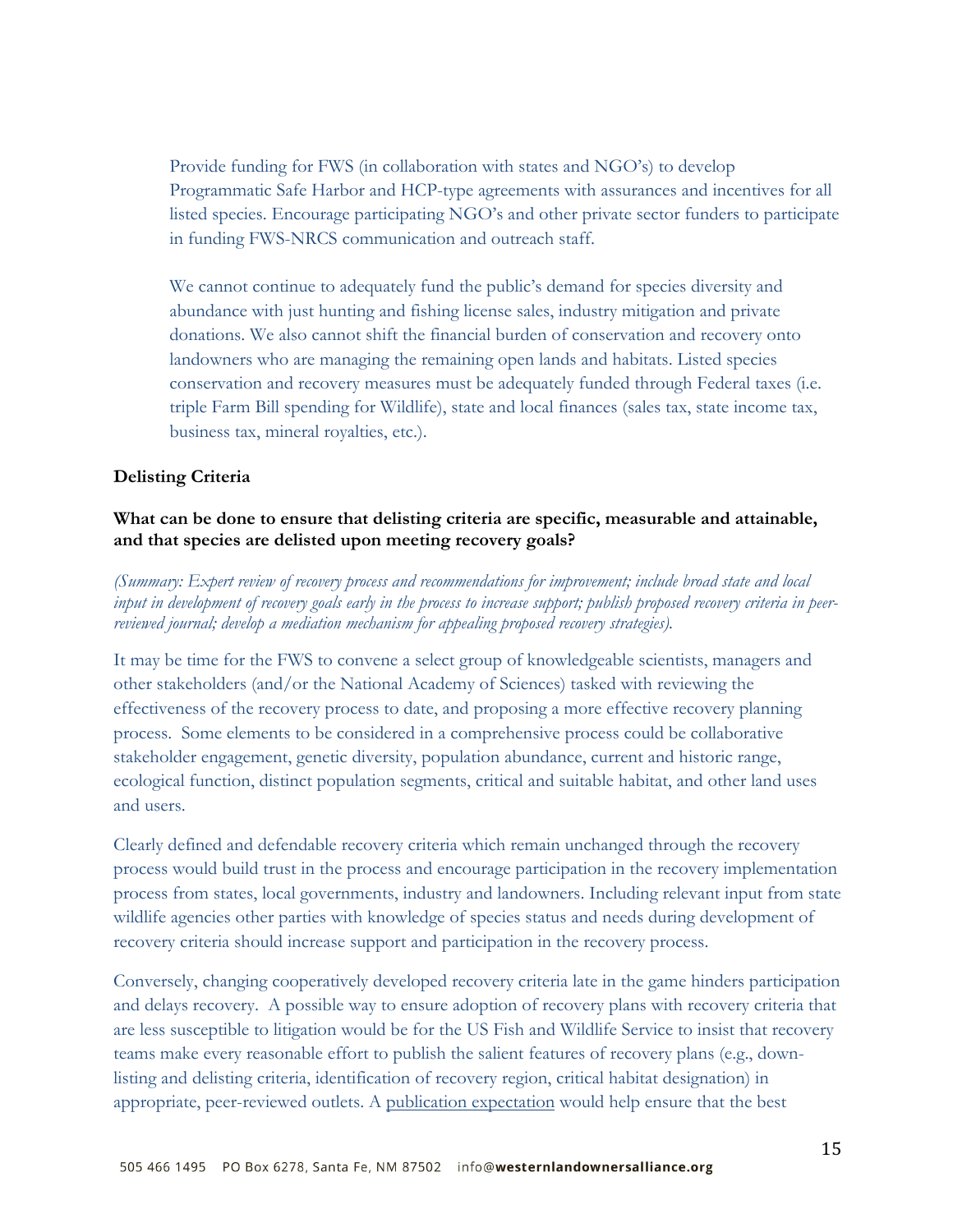scientific and commercial data are in fact used to assemble recovery plans, which in turn should ensure their longstanding sufficiency and durability. Subsequent scrutiny by the scientific community would either affirm the sufficiency of the plan, and thus advance its durability by increasing the odds that any eventual judicial review is favorable, or identify inadequacies that the agency could address in a timely manner.

While litigation provides an option for unsatisfied parties to appeal the sufficiency and satisfaction of recovery criteria, litigation is generally a poor means of building broadly supported programs. Consider implementing a process that includes collaboratively developed recovery criteria (with state, local and landowner input), and a mandatory mediated negotiation step providing unsatisfied parties a voice during the implementation of recovery strategies.

### **Other Thoughts**

## **Are there any other comments or insight that you would like to provide regarding species conservation or the ESA that were not addressed in the previous questions?**

Despite much political and fundraising rhetoric, landowners in the West enjoy and value wildlife and support conservation. Healthy landscapes and healthy economies go hand in hand. Investments in conservation integrated into working landscapes yield clear returns to taxpayers and provide for the well being of human communities. The ESA should be viewed and applied as originally intended—a last stop measure to prevent species extinction, not as a tool to advance anti-grazing or other agendas. The primary public policy emphasis should not be on dismantling or defunding implementation of the ESA, but on cost-effective, pro-active solutions that avoid the need to list species in the first place and to accelerate recovery of those that are listed.

Increased knowledge and understanding about the ESA itself would serve all stakeholders well and provide a stronger platform for discussion and engagement, both in the WGA forums and beyond. One suggestion is that future workshops could include an ESA primer at the outset, explaining its purpose and application, and a brief explanation of associated programs and acronyms such as CCAA's, HCPs, Biological Opinions, etc. Discussion could include ways in which the ESA does or does not currently address some of the questions in this document.

The collaborative species and habitat conservation and efforts that involve federal agencies, states and landowners are often beset with complications that arise from distinguishable differences between how various local and regional offices of the federal agencies interpret regulations and guidelines. There needs to be a strong effort to make the federal agencies provide more uniform and similar interpretations of rules and regulations, especially when the conservation efforts cross state and federal office designations of responsibility.

Thank you for the opportunity to comment on this important issue.